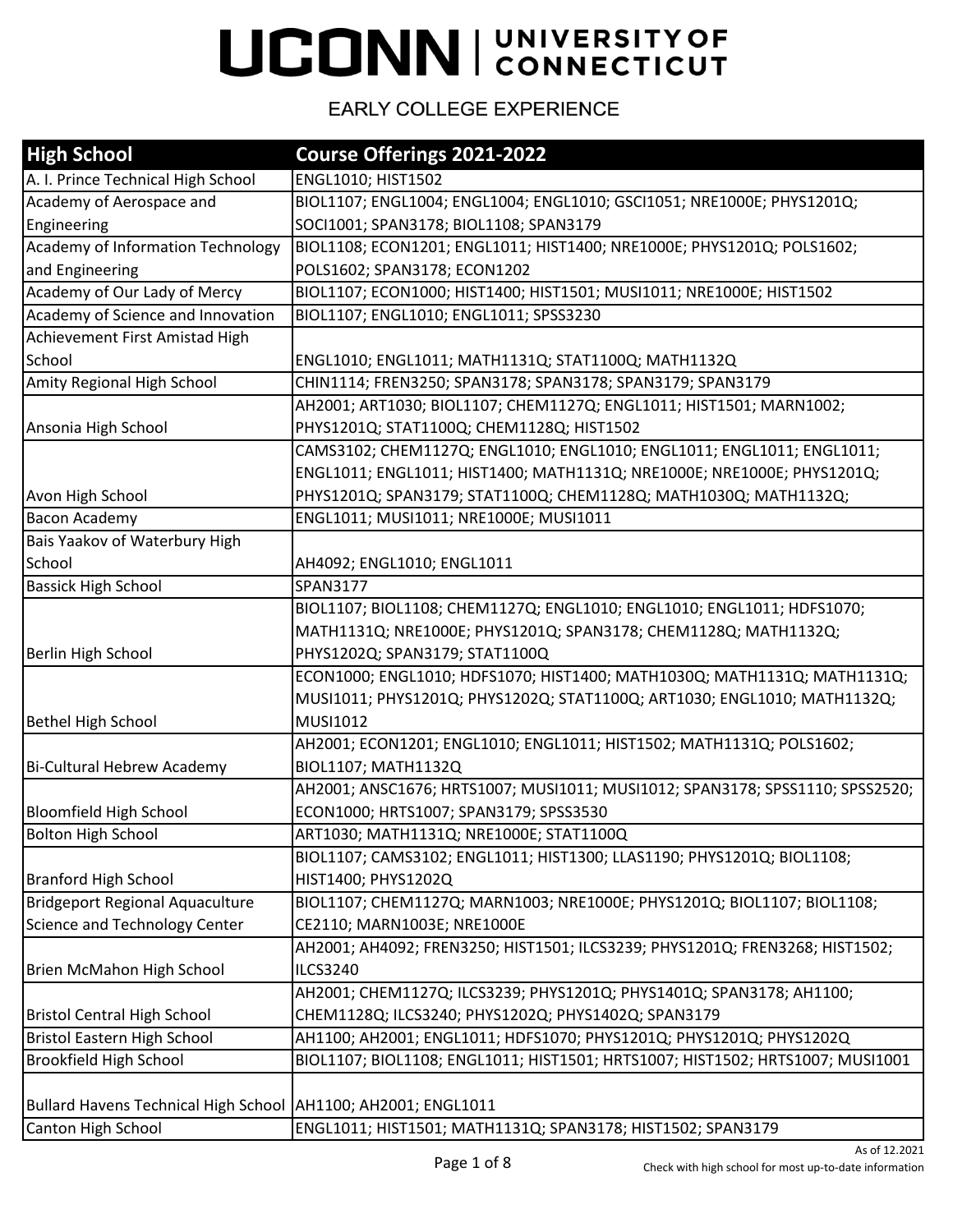| <b>High School</b>                  | Course Offerings 2021-2022                                                 |
|-------------------------------------|----------------------------------------------------------------------------|
|                                     | CHEM1127Q; ENGL1004; ENGL1011; HIST1501; HRTS1007; NRE1000E; PHYS1201Q;    |
| Central High School                 | CHEM1128Q; ENGL1004; ENGL1010; HIST1502; MUSI1003; PHYS1202Q               |
|                                     | ECON1000; ECON1202; ECON1202; ENGL1011; ENGL1011; ENGL1011; ENGL1011;      |
|                                     | FREN3250; FREN3268; GERM3233; HDFS1070; HRTS1007; NRE1000E; PHYS1201Q;     |
| Cheshire High School                | PHYS1401Q; SPAN3178; HRTS1007; PHYS1202Q                                   |
| Christian Heritage School           | BIOL1107; HIST1501; MUSI1011; PHIL1101; BIOL1108; HIST1502; MUSI1012       |
| <b>Classical Magnet School</b>      | CAMS3102; PHIL1101                                                         |
| Coginchaug Regional High School     | ENGL1011; HIST1400; MARN1003                                               |
|                                     | BIOL1107; BIOL1107; CHIN1114; ECON1202; ENGL1010; ENGL1010; ENGL1010;      |
|                                     | ENGL1011; FREN3268; HDFS1070; HRTS1007; LLAS1190; MATH1030Q; MATH1030Q;    |
|                                     | MATH1131Q; MATH2110Q; NRE1000E; NRE1000E; PHYS1201Q; PHYS1201Q; SPAN3178;  |
|                                     | STAT1100Q; BIOL1108; BIOL1108; ECON1201; FREN3250; HRTS2200; MATH1030Q;    |
| Conard High School                  | MATH1132Q; PHYS1202Q; SPAN3179                                             |
| Cooperative Arts and Humanities     |                                                                            |
| <b>High School</b>                  | ENGL1010; ENGL1011                                                         |
| Coventry High School                | ART1030; ENGL1010; FREN3268; HIST1501; MATH1131Q; STAT1100Q; HIST1502      |
| <b>Cromwell High School</b>         | FREN3250; HDFS1070; MATH1131Q; SPAN3179; STAT1100Q                         |
|                                     | BIOL1107; EDCI1100; ENGL1004; ENGL1004; ENGL1010; ENGL1011; HIST1502;      |
| <b>Crosby High School</b>           | HRTS1007; ILCS3239; NRE1000E; PHYS1201Q; SOCI1001; EPSY1100; HRTS2200      |
|                                     | CHEM1127Q; CHIN1114; ENGL1011; ENGL1011; HIST1400; HIST1501; HIST1501;     |
|                                     | HIST1501; MATH1030Q; MATH1131Q; PHYS1201Q; PHYS1401Q; SPAN3178; SPAN3178;  |
|                                     | STAT1100Q; STAT1100Q; CHEM1128Q; HIST1502; HIST1502; HIST1502; MATH1132Q;  |
| Daniel Hand High School             | PHYS1202Q; PHYS1402Q                                                       |
| Derby High School                   | ILCS3239; HIST1300; ILCS3240                                               |
|                                     |                                                                            |
| E. C. Goodwin Technical High School | HIST1501; HIST1502                                                         |
| East Catholic High School           | HIST1400; MATH1131Q; MATH1132Q                                             |
| <b>East Granby</b>                  | MATH1030Q                                                                  |
| East Hampton High School            | ENGL1011; HDFS1070                                                         |
| <b>East Hartford High School</b>    | EDCI1100; ENGL1011; EPSY1100; HRTS1007; HRTS2200                           |
| East Haven High School              | ENGL1004; ENGL1011; STAT1100Q; ART1030; ENGL1011; HIST1400                 |
|                                     | AH1100; AH2001; CE2110; ENGL1010; FREN3250; GERM3233; HDFS1070; PHYS1201Q; |
| East Lyme High School               | PHYS1202Q; SPAN3178; FREN3268; GERM3255; SPAN3179                          |
| East Windsor High School            | <b>ENGL1010</b>                                                            |
|                                     | ANSC1602; BIOL1107; CAMS3102; CE2110; CHEM1127Q; ECON1201; ECON1202;       |
|                                     | ENGL1010; ENGL1010; FREN3250; GERM3233; HDFS1070; HIST1300; HIST1501;      |
|                                     | LLAS1190; MATH1131Q; NRE1000E; PHIL1101; PHYS1201Q; SPAN3178; SPSS1100;    |
|                                     | SPSS1110; SPSS2520; SPSS3230; STAT1100Q; STAT1100Q; ANSC1676; BIOL1108;    |
|                                     | CAMS3102; CHEM1128Q; FREN3268; GERM3255; HIST1502; HRTS1007; MATH1030Q;    |
| Edwin O. Smith High School          | MATH1030Q; MATH1132Q; PHYS1202Q; SPAN3179; SPSS3530                        |
| Eli Whitney Technical High School   | ENGL1004; ENGL1010; HIST1501; HIST1502                                     |
|                                     | AMST1201; ECON1201; ENGL1011; ENGL1011; HIST1400; MATH1030Q; MATH1131Q;    |
| Ellington High School               | MUSI1001; PHYS1201Q; HIST1400; STAT1100Q                                   |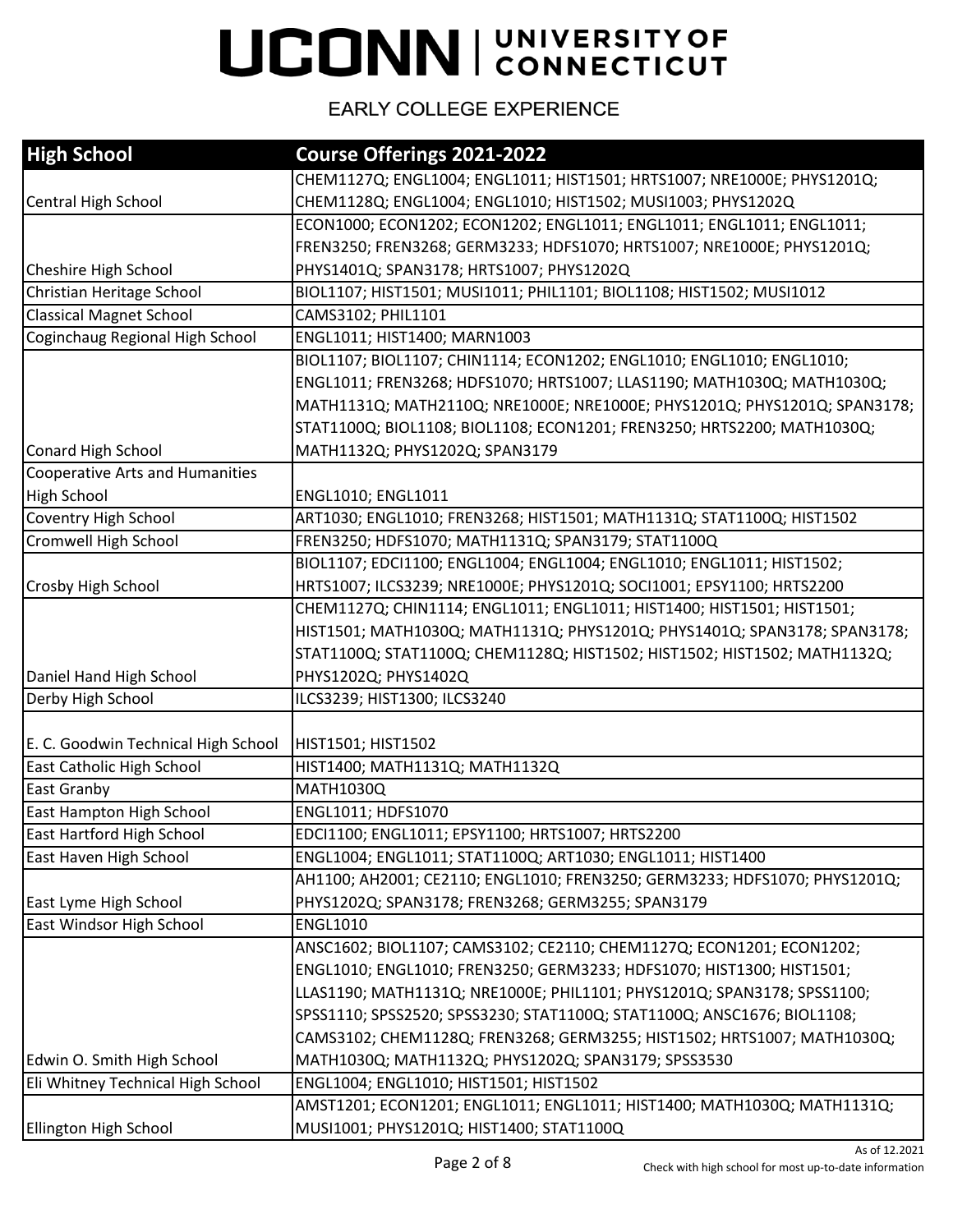| <b>High School</b>                              | Course Offerings 2021-2022                                                    |
|-------------------------------------------------|-------------------------------------------------------------------------------|
| <b>Emmett O'Brien Technical HS</b>              | AH2001; PHYS1201Q                                                             |
|                                                 | BIOL1107; CHEM1127Q; ENGL1011; ENGL1011; HDFS1070; NRE1000E; PHYS1201Q;       |
| Enfield High School                             | BIOL1108; CHEM1128Q                                                           |
| <b>Engineering and Science University</b>       |                                                                               |
| <b>Magnet School</b>                            | ENGL1011; HIST1501; PHYS1201Q; HIST1502                                       |
| Fairfield Ludlowe High School                   | ENGL1011; HDFS1070; HIST1501; HIST1502                                        |
|                                                 | CAMS3102; ENGL1011; ENGL1011; FREN3250; HDFS1070; HIST1400; HIST1501;         |
|                                                 | MATH1131Q; NRE1000E; NRE1000E; SPAN3178; SPAN3178; FREN3268; HIST1502;        |
| Fairfield Warde High School                     | MATH1132Q; SPAN3179; SPAN3179                                                 |
| Farmington High School                          | CAMS3102; EDCI1100; ENGL1010                                                  |
| Fisher's Island School                          | AMST1201; ENGL1011; HIST1400; MARN1003                                        |
| Francis T. Maloney High School                  | ECON1202; MUSI1011; SPAN3177; SPAN3179; STAT1100Q; ECON1201; MUSI1012         |
|                                                 | BIOL1107; ENGL1011; HDFS1070; HIST1501; MATH1131Q; MUSI1011; PHYS1201Q;       |
| Frank Scott Bunnell High School                 | PHYS1202Q; PHYS1401Q; STAT1100Q; BIOL1108; HIST1502; MUSI1012                 |
| Franklin Academy                                | ENGL1010; MATH1030Q; MATH1131Q; POLS1202                                      |
|                                                 | ANSC1676; ART1030; CAMS1103; CAMS3102; CHIN1114; ENGL1010; ENGL1010;          |
|                                                 | ENGL1010; ENGL1011; ENGL1011; FREN3250; MATH1030Q; MATH1131Q; MUSI1011;       |
|                                                 | NRE1000E; NRE1000E; PHYS1201Q; PHYS1201Q; PHYS1201Q; SPAN3178; SPAN3178;      |
|                                                 | SPAN3178; FREN3268; MATH1030Q; MATH1132Q; MUSI1012; PHYS1202Q; PHYS1202Q;     |
| <b>Glastonbury High School</b>                  | PHYS1202Q; SPAN3179; SPAN3179; SPAN3179                                       |
|                                                 | AMST1201; CHIN1114; ECON1000; ENGL1010; ENGL1011; FREN3250; HIST1501;         |
| <b>Granby Memorial High School</b>              | SPAN3178; FREN3268; HIST1502; SPAN3179                                        |
| Greater Hartford Academy of the                 |                                                                               |
| Arts                                            | EDLR1162; ENGL1010; ENGL1011; MUSI1003; EDLR1162                              |
| <b>Greenwich Country Day School</b>             | <b>CHIN1114</b>                                                               |
|                                                 | BIOL1107; BIOL1107; ECON1201; ECON1201; ECON1201; HDFS1070; HIST1400;         |
|                                                 | NRE1000E; NRE1000E; NRE1000E; POLS1602; BIOL1108; BIOL1108; ECON1202;         |
| <b>Greenwich High School</b>                    | ECON1202; ECON1202; POLS1202                                                  |
| <b>Griswold High School</b>                     | ENGL1010; PHYS1201Q                                                           |
| <b>Grove School</b>                             | HIST1300; PHYS1201Q; HIST1400; PHYS1202Q                                      |
| Guilford High School                            | ECON1000; ECON1201; NRE1000E; ECON1202                                        |
| H. C. Wilcox Technical High School              | AH1100; AH2001; ENGL1010                                                      |
| Haddam-Killingworth High School                 | FREN3250; NRE1000E; PHYS1201Q; PHYS1201Q; SPAN3178; PHYS1202Q                 |
| Hamden High School                              | STAT1100Q                                                                     |
| <b>Hartford Magnet Trinity College</b>          |                                                                               |
| Academy                                         | BIOL1107; NRE1000E; AH2001                                                    |
| Hartford Public High School                     | ENGL1010; HIST1502; POLS1402                                                  |
|                                                 |                                                                               |
| Harvard H. Ellis Technical High School ECON1000 |                                                                               |
| High School in the Community                    | ENGL1004; ENGL1011                                                            |
| <b>Holy Cross High School</b>                   | ECON1000; ENGL1011                                                            |
| Housatonic Valley Regional High                 | ANSC2251; ART1030; HIST1501; NRE1000E; POLS1402; ART1030; HIST1502; POLS1402; |
| School                                          | POLS1602                                                                      |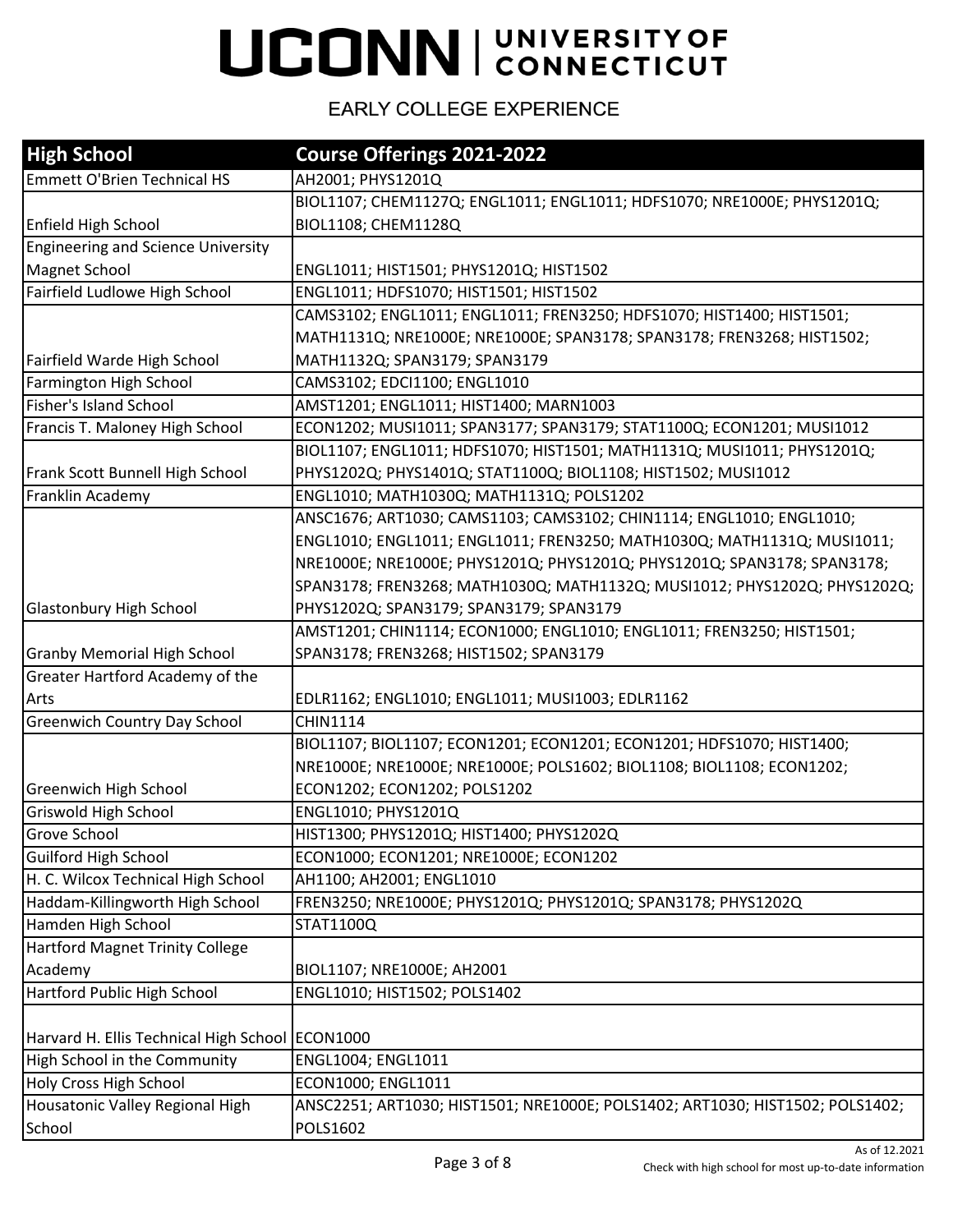| <b>High School</b>                 | Course Offerings 2021-2022                                                |
|------------------------------------|---------------------------------------------------------------------------|
| Immaculate High School             | BIOL1107; ECON1202; HIST1501; PHYS1201Q; PHYS1401Q; HIST1502; PHYS1402Q   |
| J. M. Wright Technical High School | AH2001; BIOL1108                                                          |
| James Hillhouse High School        | ENGL1004; ENGL1010; ENGL1011                                              |
| John F. Kennedy High School        | AH1100; AMST1201; EDCI1100; ILCS3239; NRE1000E; STAT1100Q; EPSY1100       |
| Jonathan Law High School           | CHEM1127Q; NRE1000E; CHEM1128Q                                            |
| Joseph A. Foran High School        | CHEM1127Q; HIST1501; MATH1131Q; CHEM1128Q; HIST1502; MATH1132Q            |
| Killingly High School              | ANSC1676; CAMS3102; ENGL1010; MUSI1011; SPSS1110; SPSS2520; SPSS1110;     |
| Kingswood Oxford School            | CAMS3102                                                                  |
| Kolbe Cathedral High School        | <b>FREN3250</b>                                                           |
| Ledyard High School                | ANSC1676; FREN3250; MARN1003; SPSS2520; SPSS3530; ANSC1602; ANSC1602      |
| Lewis S. Mills High School         | FREN3250; SPAN3178; SPAN3179; SPAN3179                                    |
|                                    | AH2001; ANSC1676; ENGL1011; FREN3268; MATH1131Q; PHYS1201Q; SPAN3178;     |
| Lyman Hall High School             | STAT1100Q; FREN3250; MATH1132Q; PHYS1202Q; SPAN3179                       |
| Lyman Memorial High School         | ANSC1602; HRTS1007; SPSS2520; ANSC1676                                    |
|                                    | ART1030; BIOL1108; CAMS3102; CHIN1114; ENGL1011; FREN3250; FREN3268;      |
| Lyme-Old Lyme High School          | PHYS1201Q; PHYS1202Q; SPAN3178; SPAN3179; MUSI1001                        |
|                                    | AH1100; AH2001; AH4092; AMST1201; ENGL1010; ENGL1010; ENGL1011; ENGL1011; |
|                                    | HDFS1070; HIST1501; HRTS1007; HRTS1007; HRTS1007; MATH1030Q; SPAN3178;    |
| Manchester High School             | HIST1502; HRTS1007; HRTS1007; HRTS1007; HRTS2200; LLAS1190                |
| Manson Youth Institute             | NRE1000E; NRE1000E                                                        |
| Marine Science Magnet High School  | AMST1201; ENGL1010; ENGL1011; HIST1501; MARN1001E; MARN1003; MAST1200;    |
| of Southeastern Connecticut        | MATH1131Q; NRE1000E; SPSS1110; SPSS2520; HIST1502; SPSS3530               |
|                                    | AH2001; ENGL1011; HIST1501; MATH1131Q; PHYS1201Q; SPAN3178; STAT1100Q;    |
| Mark T. Sheehan High School        | HIST1502; MATH1132Q; PHYS1202Q; SPAN3179                                  |
|                                    | BIOL1107; ENGL1011; HIST1300; MATH1131Q; PHYS1201Q; PHYS1201Q; PHYS1202Q; |
| Masuk High School                  | SPAN3178; BIOL1108; HIST1400; SPAN3179                                    |
| Mercy High School                  | HIST1400; HIST1501; POLS1602; SPAN3178; HIST1502; SPAN3179                |
| Middletown High School             | ANSC1602; ENGL1011; HIST1300; HIST1400                                    |
| Miss Porter's School               | CHIN1114; ENGL1010; ENGL1011; ENGL1011; HRTS1007; POLS1402                |
| Montville High School              | BIOL1107; ENGL1010; ENGL1011; HDFS1070; SPAN3178; STAT1100Q; SPAN3179     |
|                                    | ANSC1602; ANSC1676; FREN3250; FREN3268; MUSI1001; PHIL1101; ANSC1602;     |
| Nathan Hale-Ray High School        | ANSC1676; PHIL1101                                                        |
|                                    | BIOL1107; EDLR1162; HIST1501; HRTS2200; BIOL1108; HIST1502; HRTS1007;     |
| Naugatuck High School              | <b>MATH1030Q</b>                                                          |
|                                    | AH2001; CHEM1127Q; EDCI1100; ENGL1010; FREN3250; FREN3268; HIST1400;      |
|                                    | MUSI1011; NRE1000E; PHYS1201Q; SPAN3178; STAT1100Q; AH2001; CHEM1128Q;    |
| New Britain High School            | MUSI1012; PHYS1202Q; SPAN3179                                             |
|                                    | CAMS3102; ECON1201; ENGL1010; FREN3268; HDFS1070; SPAN3178; STAT1100Q;    |
| New Canaan High School             | CAMS3102; ECON1202; FREN3250; SPAN3179                                    |
| New England Jewish Academy         | HIST1502; HRTS1007                                                        |
| New Fairfield High School          | AMST1201; BIOL1107; PHYS1201Q; BIOL1108                                   |
| New London Multi-Magnet            |                                                                           |
| Secondary School                   | AH4092; BIOL1107; ENGL1011; NRE1000E                                      |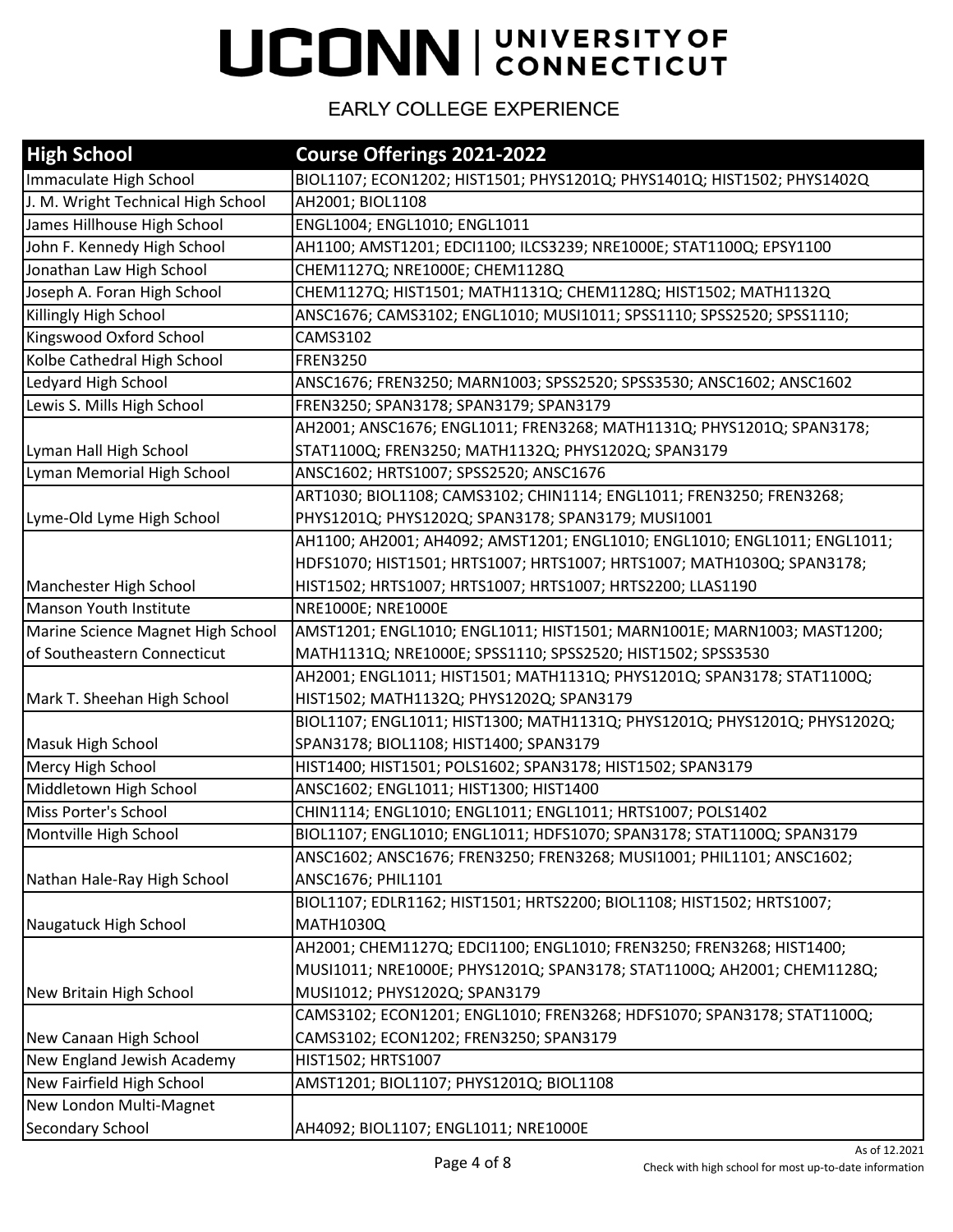| <b>High School</b>                 | Course Offerings 2021-2022                                                             |
|------------------------------------|----------------------------------------------------------------------------------------|
|                                    | AH2001; BIOL1107; CAMS3102; ENGL1011; HIST1400; HIST1501; ILCS3239; SPAN3178;          |
| Newington High School              | AH2001; BIOL1108; HIST1502; ILCS3240; SPAN3179                                         |
| Newtown High School                | ILCS3239; ILCS3240                                                                     |
|                                    | ANSC1602; ANSC1602; ANSC2251; BIOL1107; ENGL1010; ENGL1010; ENGL1011;                  |
| Nonnewaug High School              | NRE1000E; PHYS1201Q; PHYS1202Q; SPAN3178; STAT1100Q; SPAN3179                          |
| North Branford High School         | AMST1201; ENGL1010; AMST1201; ENGL1010                                                 |
| North Haven High School            | ILCS3239; SPAN3178                                                                     |
|                                    | BIOL1107; ILCS3239; MUSI1011; SPAN3178; BIOL1108; ECON1202; ILCS3240; MUSI1012;        |
| Northwestern Regional High School  | SPAN3179                                                                               |
| Norwalk High School                | ILCS3239; ILCS3240                                                                     |
|                                    | ART1030; CAMS3102; CHEM1127Q; CHIN1114; ECON1201; ENGL1011; ENGL1011;                  |
|                                    | FREN3250; HDFS1070; HIST1300; HIST1400; HIST1501; HIST1501; ILCS3239; MARN1003;        |
|                                    | NRE1000E; PHYS1201Q; PHYS1201Q; SOCI1001; SPAN3178; STAT1100Q; CHEM1128Q;              |
| Norwich Free Academy               | ECON1202; HIST1502; HIST1502; PHYS1202Q                                                |
| Norwich Technical High School      | AH1100; BIOL1107; HIST1501; BIOL1108                                                   |
| Notre Dame High School - Fairfield | ENGL1010; SPAN3178                                                                     |
| Notre Dame High School - West      |                                                                                        |
| Haven                              | BIOL1107; CAMS3102; ENGL1011; PHYS1401Q; SPAN3178; SPAN3179                            |
| Old Saybrook High School           | MUSI1011; NRE1000E; PHYS1201Q; SOCI1001; MUSI1012                                      |
|                                    |                                                                                        |
|                                    | Oliver Wolcott Technical High School   AH2001; EDLR1162; ENGL1010; ENGL1011; PHYS1201Q |
|                                    | AH1100; AH2001; CHEM1127Q; ENGL1011; HDFS1070; MATH1131Q; MUSI1001;                    |
| Orville H. Platt High School       | NRE1000E; SPAN3178; SPAN3179; STAT1100Q; CHEM1128Q; MATH1132Q                          |
| Oxford High School                 | ILCS3239; SPAN3178; ILCS3240; SPAN3179                                                 |
| Parish Hill High School            | SPAN3178; SPAN3179                                                                     |
| Pathways Academy of Technology     |                                                                                        |
| and Design                         | ANTH1000; ENGL1010; ENGL1011; HIST1502; NRE1000E                                       |
| Plainfield High School             | AMST1201; MARN1001E; AH2001; MATH1030Q                                                 |
|                                    | ART1030; BIOL1107; CE2110; HIST1400; HIST1501; NRE1000E; PHYS1201Q; SPAN3178;          |
| Plainville High School             | BIOL1108; HIST1502; PHYS1202Q; SPAN3179                                                |
| Platt Technical High School        | ENGL1004; ENGL1011; HIST1501; HIST1502                                                 |
| Pomperaug Regional High School     | SPAN3178; SPAN3178; SPAN3178; SPAN3179; SPAN3179; SPAN3179                             |
| Portland High School               | ENGL1011; MUSI1011; PHYS1201Q; SPAN3178; MUSI1012; SPAN3179                            |
| <b>Public Safety Academy</b>       | ENGL1010; STAT1100Q; EDLR1162; ENGL1010; ENGL1011; HRTS1007; POLS1402                  |
| Putnam High School                 | MATH1131Q; ANTH1000; ECON1000; STAT1100Q                                               |
| Quinebaug Middle College           | AMST1201; HRTS1007; MAST1200; STAT1100Q                                                |
|                                    | AH1100; AH2001; AH4092; ART1030; CAMS3102; CAMS3102; ENGL1010; FREN3250;               |
| <b>RHAM High School</b>            | FREN3268; NRE1000E; PHYS1401Q; SPAN3178; SPAN3179                                      |
|                                    | CAMS1103; CAMS3102; CHIN1114; ECON1201; ECON1201; ENGL1011; ENGL1011;                  |
|                                    | FREN3250; GSCI1051; HDFS1070; NRE1000E; NRE1000E; NRE1000E; SPAN3179;                  |
| Ridgefield High School             | SPAN3179; ECON1202; ECON1202                                                           |
| Robert E. Fitch Senior High School | ENGL1004; ENGL1004; ENGL1010; ENGL1011; ENGL1011                                       |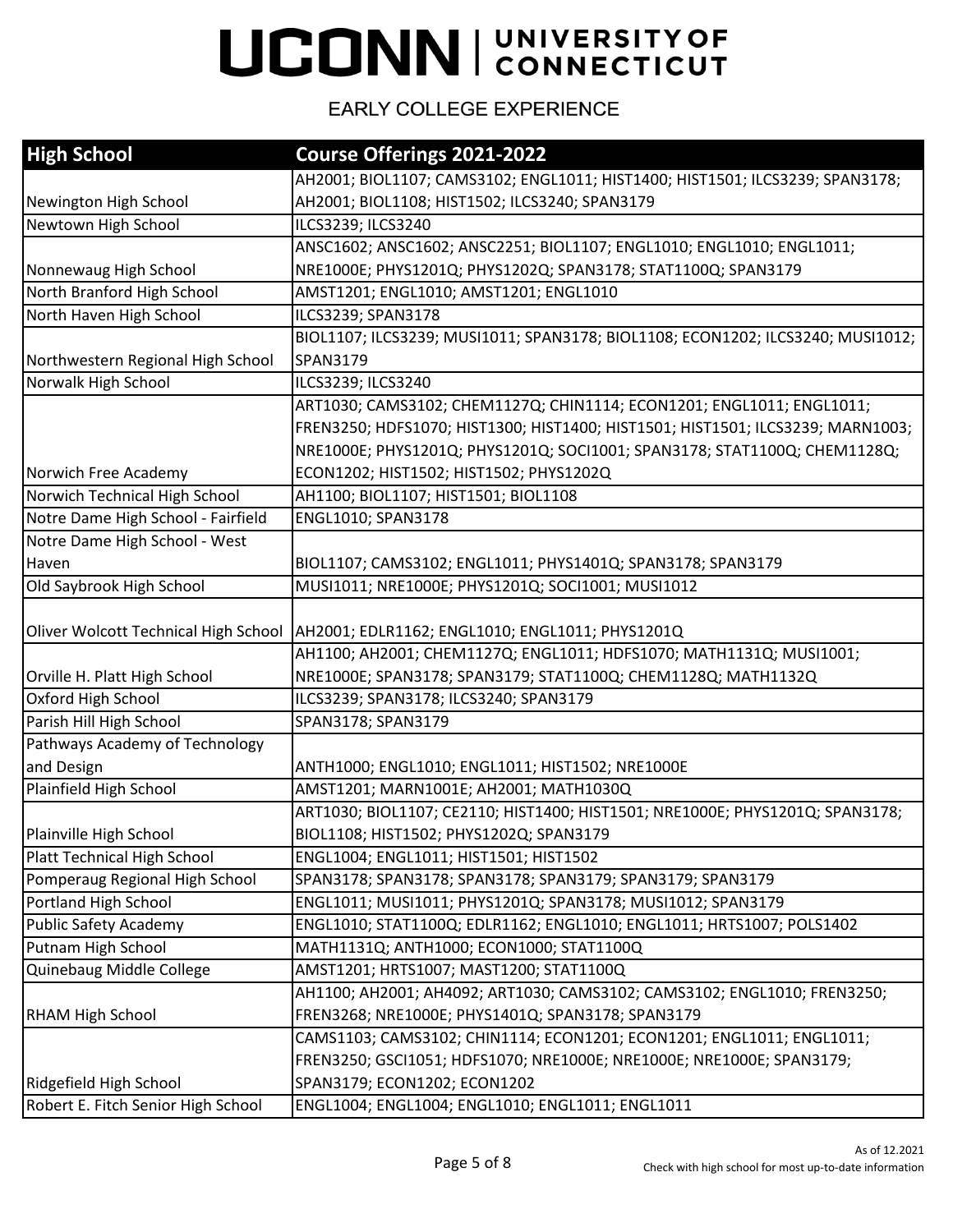| <b>High School</b>               | Course Offerings 2021-2022                                                                     |
|----------------------------------|------------------------------------------------------------------------------------------------|
|                                  | AH1100; AMST1201; ANSC1676; BIOL1107; ENGL1010; ENGL1010; HIST1400;                            |
| Rockville High School            | MATH1030Q; SPAN3178; SPSS2520; ANSC1676; NRE1000E; SPAN3179; SPSS1110                          |
|                                  | BIOL1107; CAMS1103; CAMS3102; CHEM1127Q; FREN3250; FREN3268; HDFS1070;                         |
|                                  | LLAS1190; MATH1030Q; MATH1030Q; PHYS1201Q; SPAN3178; BIOL1108; CHEM1128Q;                      |
| Rocky Hill High School           | MATH1030Q; SPAN3179; SPSS1110                                                                  |
| <b>Sacred Heart Academy</b>      | BIOL1107; MATH1131Q; BIOL1108; MATH1030Q                                                       |
| Saint Joseph High School         | HIST1502; MATH1131Q; POLS1402; STAT1100Q; MATH1132Q                                            |
| Saint Paul Catholic High School  | PHYS1201Q; PHYS1202Q                                                                           |
| Saint Thomas More School         | ECON1201; ECON1202                                                                             |
| Seymour High School              | AH1100; AH2001; AH4092; ENGL1011                                                               |
| Shelton High School              | ECON1000; ECON1202; PHYS1201Q; SPAN3178; ECON1201; ENGL1010; PHYS1202Q                         |
|                                  | ANSC1676; ENGL1010; ENGL1011; HIST1300; HIST1400; NRE1000E; PHYS1201Q;                         |
| Shepaug Valley High School       | SPSS1150; ECON1000                                                                             |
| Simsbury High School             | ENGL1011; ENGL1011; HDFS1070; LLAS1190                                                         |
| Somers High School               | BIOL1108; ENGL1010; ENGL1011; HIST1501; BIOL1107; HIST1502                                     |
|                                  | AH1100; AH2001; CAMS1103; CAMS3102; ECON1201; ENGL1011; ENGL1011; HIST1400;                    |
| South Windsor High School        | MARN1003; NRE1000E; PHYS1201Q; ECON1202                                                        |
|                                  | AH2001; CAMS3102; ECON1000; ECON1202; FREN3268; HDFS1070; ILCS3239; LLAS1190;                  |
| Southington High School          | NRE1000E; SPAN3178; SPSS1110; SPSS1150; FREN3250; ILCS3240; SPAN3179; SPSS2520                 |
|                                  |                                                                                                |
|                                  | Sport and Medical Sciences Academy  BIOL1107; EDLR1162; ENGL1010; EDLR2001; ENGL1004; ENGL1011 |
| <b>Stafford High School</b>      | BIOL1107; ENGL1010; ENGL1011; HIST1501; BIOL1108; HIST1502                                     |
|                                  | BIOL1107; CHEM1127Q; ENGL1011; ENGL1011; HDFS1070; HIST1501; MUSI1011;                         |
| <b>Stamford High School</b>      | NRE1000E; PHYS1201Q; PHYS1401Q; BIOL1108; CHEM1128Q; HIST1502; MUSI1012                        |
|                                  | FREN3250; GERM3233; HRTS1007; ILCS3239; FREN3268; GERM3255; HRTS1007;                          |
| <b>Staples High School</b>       | HRTS1007; ILCS3240                                                                             |
| Stonington High School           | ART1030; BIOL1107; ENGL1010; ENGL1011; SPAN3179; BIOL1108                                      |
|                                  | ENGL1010; HDFS1070; HIST1501; MUSI1011; MUSI1011; PHYS1201Q; SPAN3178;                         |
| <b>Stratford High School</b>     | HIST1502; MUSI1012                                                                             |
| Suffield High School             | ANSC1602; ENGL1011; HDFS1070; NRE1000E; SPSS2520; ANSC1602; SPSS3530                           |
| Terryville High School           | ART1030                                                                                        |
|                                  | AMST1201; BIOL1107; CHEM1127Q; ENGL1010; ENGL1011; ENGL1011; ENGL1011;                         |
| The Interdistrict Science Magnet | HIST1502; MATH1131Q; PHYS1201Q; SPAN3178; STAT1100Q; STAT1100Q; BIOL1108;                      |
| Schools at the Fairchild Wheeler | CHIN1114; ENGL1010; ENGL1011; HIST1502; MATH1132Q; NRE1000E; PHYS1202Q;                        |
| Campus                           | SPAN3179; STAT1100Q                                                                            |
| The Master's School              | ART1030; BIOL1107; ENGL1004; ENGL1010                                                          |
| The Morgan School                | AH2001; ENGL1011; NRE1000E; STAT1100Q                                                          |
| The Spire School                 | POLS1602; STAT1100Q                                                                            |
|                                  | BIOL1107; CHEM1127Q; ENGL1010; ENGL1011; MATH1131Q; MUSI1011; MUSI1012;                        |
|                                  | POLS1402; SPAN3178; SPSS3230; STAT1100Q; CAMS3102; CHEM1128Q; ENGL1010;                        |
| The Woodstock Academy            | ENGL1011; HRTS2200; ILCS3239; NRE1000E; PHYS1401Q; SPAN3179                                    |
|                                  | BIOL1107; ENGL1010; ENGL1011; HIST1300; HIST1501; PHYS1201Q; HIST1400; HIST1502;               |
| Thomaston High School            | POLS1602                                                                                       |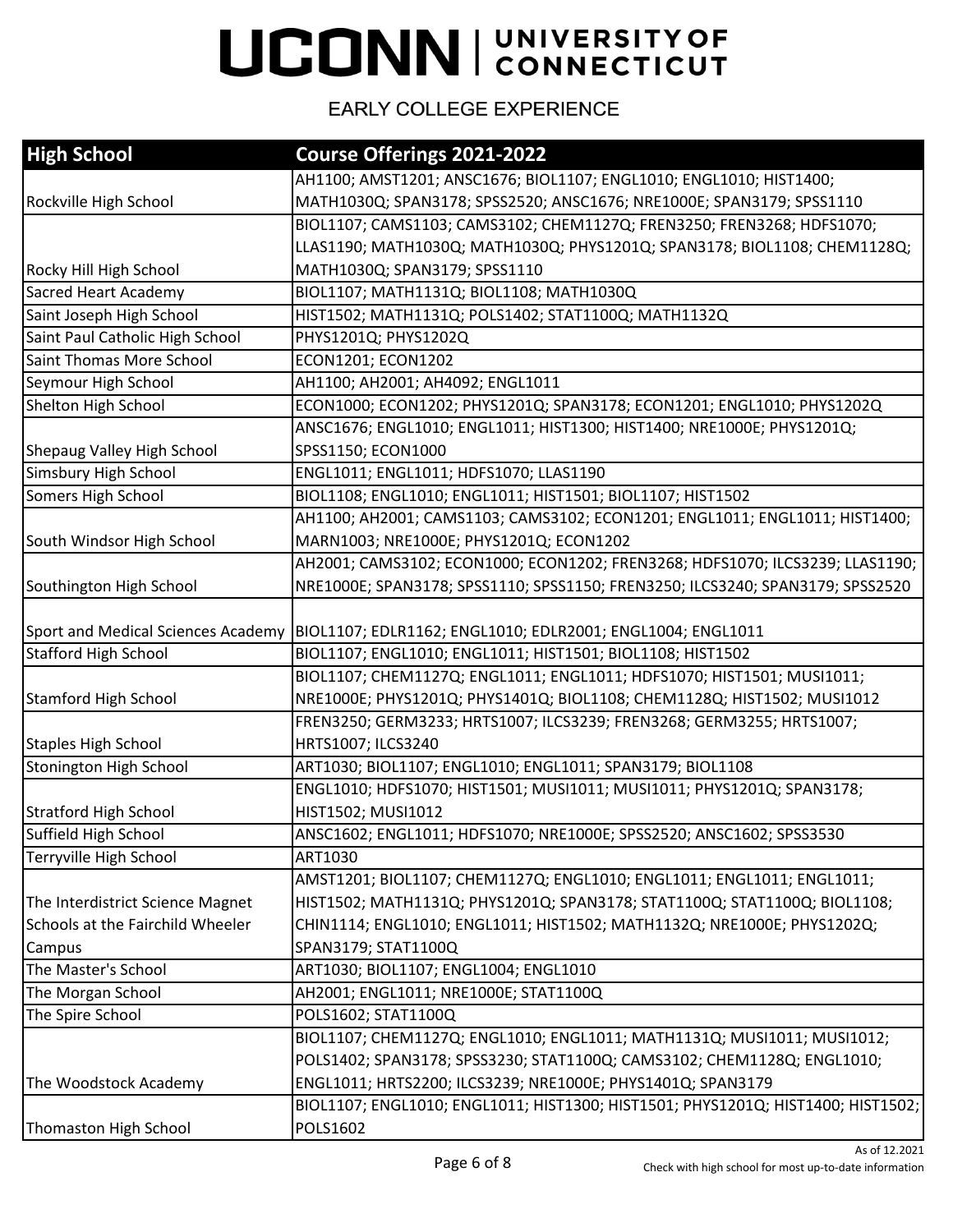| <b>High School</b>                  | Course Offerings 2021-2022                                                      |
|-------------------------------------|---------------------------------------------------------------------------------|
| <b>Tolland High School</b>          | BIOL1107; NRE1000E; BIOL1108; SPAN3179                                          |
|                                     | ENGL1011; FREN3250; HIST1400; HIST1501; ILCS3239; ILCS3240; SPAN3178; SPAN3179; |
| Torrington High School              | HIST1502; PHIL1101                                                              |
| Tourtellotte Memorial High School   | ENGL1011                                                                        |
|                                     | ANSC1602; ANSC1676; ANSC2251; ECON1201; HDFS1070; MATH1131Q; MATH2110Q;         |
|                                     | PHIL1101; PHYS1201Q; POLS1602; SPSS1110; SPSS2520; SPSS3230; SPSS3245;          |
| <b>Trumbull High School</b>         | ECON1202; MATH1132Q; PHYS1202Q; SPSS2120; SPSS3530                              |
| University School of Science and    | AMST1201; BIOL1108; CHEM1127Q; ENGL1011; HIST1501; MARN1002; CHEM1128Q;         |
| Engineering                         | <b>HIST1502</b>                                                                 |
| Valley Regional High School         | BIOL1107; ENGL1010; ENGL1010; HIST1300; MUSI1012; SPAN3179; HIST1400; MUSI1011  |
| Vinal Technical High School         | MUSI1011                                                                        |
| W. F. Kaynor Technical High School  | <b>ENGL1011</b>                                                                 |
| Wamogo Regional High School         | ANSC1602; ECON1000; ENGL1011; HIST1501; ANSC1676; ANSC2251; HIST1502            |
| Warren Harding High School          | NRE1000E; AH2001; ENGL1004; ENGL1010; ENGL1011; ENGL1011; HRTS1007; NRE1000E    |
| <b>Waterbury Arts Magnet School</b> | ENGL1010; MUSI1003                                                              |
| Waterbury Career Academy High       | AH1100; AH2001; AH2001; AH4092; BIOL1107; CHEM1127Q; ENGL1004; ENGL1011;        |
| School                              | EPSY1100; HDFS1070; HIST1300; MATH1131Q; CHEM1128Q; HIST1400; MATH1132Q         |
|                                     | BIOL1107; CAMS3102; CHEM1127Q; ENGL1011; HIST1400; MARN1003; NRE1000E;          |
| Waterford High School               | PHYS1201Q; PHYS1202Q; SPAN3177; SPAN3178; SPAN3179; BIOL1108; CHEM1128Q         |
| <b>Watertown High School</b>        | MUSI1011; SPAN3178; SPAN3179; MUSI1012                                          |
| West Haven High School              | <b>ENGL1010</b>                                                                 |
|                                     | ENGL1011; FREN3250; MUSI1011; PHYS1201Q; PHYS1202Q; SPAN3178; FREN3268;         |
| Westbrook High School               | MUSI1012; SPAN3179                                                              |
|                                     | ANSC1602; ANSC1676; ECON1201; ECON1202; ENGL1010; ENGL1010; HIST1501;           |
| Westhill High School                | MATH1131Q; NRE1000E; NRE1000E; PHYS1201Q; STAT1100Q; HIST1502                   |
| Westminister School                 | LLAS1190; SPAN3178; SPAN3179                                                    |
|                                     | ENGL1010; ENGL1011; HDFS1070; HIST1501; SPAN3178; STAT1100Q; STAT1100Q;         |
| Wethersfield High School            | HIST1502; SPAN3179                                                              |
| Wheeler High School                 | ENGL1011; SPAN3178; SPAN3179                                                    |
|                                     | BIOL1107; CHIN1114; ECON1202; ENGL1010; ENGL1010; ENGL1010; ENGL1010;           |
|                                     | ENGL1011; HIST1501; HIST1501; HRTS1007; MATH1030Q; MATH1030Q; MATH1030Q;        |
|                                     | MATH1131Q; MATH2110Q; NRE1000E; NRE1000E; PHYS1201Q; SPAN3178; STAT1100Q;       |
|                                     | STAT1100Q; STAT1100Q; BIOL1108; ECON1201; HIST1502; HIST1502; MATH1030Q;        |
| William H. Hall High School         | MATH1132Q; SPAN3179                                                             |
|                                     | BIOL1108; BIOL1108; ENGL1010; GERM3233; HDFS1070; HIST1400; HIST1501; HIST1501; |
|                                     | PHYS1201Q; PHYS1201Q; POLS1602; POLS1602; SPAN3179; GERM3255; HIST1502;         |
| Wilton High School                  | <b>HIST1502</b>                                                                 |
|                                     | BIOL1107; ECON1201; ENGL1010; ENGL1011; HDFS1070; HIST1300; HIST1501;           |
| Windham High School                 | MATH1131Q; PHYS1201Q; SPSS3230; AH2001; BIOL1108; ECON1202; HIST1502;           |
| Windham Technical High School       | AH2001; HIST1502; AH1100                                                        |
|                                     | ART1030; BIOL1107; BIOL1107; CHEM1127Q; ECON1201; ENGL1011; ENGL1011;           |
|                                     | HIST1501; MATH1131Q; PHYS1201Q; POLS1602; BIOL1108; BIOL1108; CHEM1128Q;        |
| Windsor High School                 | ECON1202; HIST1502; MATH1132Q                                                   |